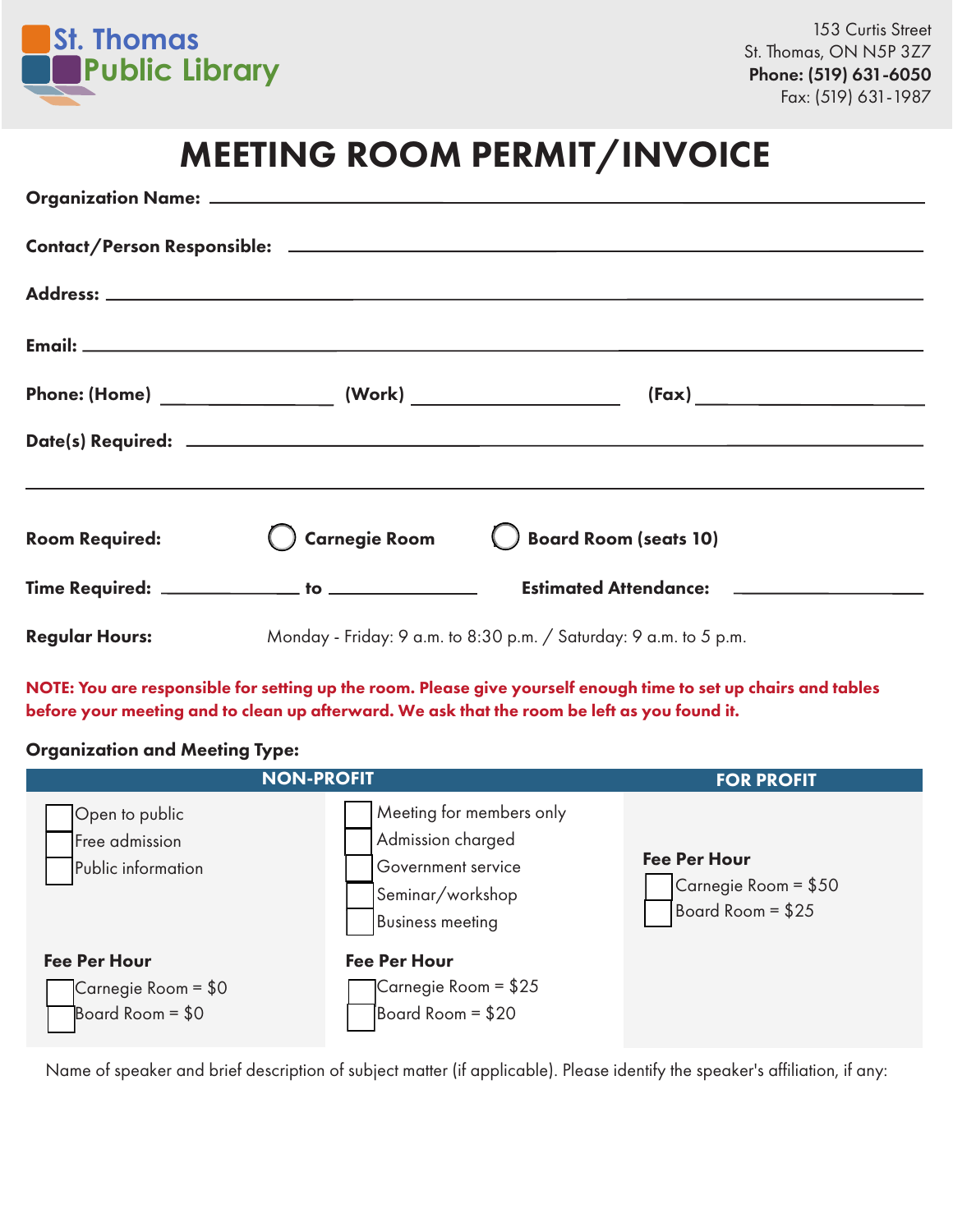

# MEETING ROOM PERMIT/INVOICE

#### Cancellations:

Cancellation of meetings should be made with as much advance notice as possible. Failure to notify the Library of cancellation may result in an organization being excluded from further scheduling at the Library. The Library reserves the right to reschedule or cancel meetings when necessary.

IMPORTANT NOTICE: While the Reopening Ontario Act, O. Reg. 364/20, is in force, those entering the meeting rooms for the purpose of participating in a meeting or program hosted by a third party must provide acceptable proof of vaccination against COVID-19. Library staff will be responsible for checking proof of vaccination. Information about individual vaccination status will not be retained by the library or by any third party renting library space.

#### Room Rental Fees:

Signature:

|                                                                                         | $(hourly rate)$ $X (total hours)$ $X (days)$ $Y (days)$ $Y (days)$ $Y (days)$ $Y (days)$ $Y (days)$ $Y (days)$ $Y (days)$ $Y (days)$ $Y (days)$ $Y (0)$ $Y (0)$ $Y (0)$ $Y (0)$ $Y (0)$ $Y (0)$ $Y (0)$ $Y (0)$ $Y (0)$ $Y (0)$ $Y (0)$ $Y (0)$ $Y (0)$ $Y (0)$ $Y (0)$ $Y (0)$ $Y (0)$ $Y (0)$ $Y (0)$ $Y$ |  |                                                                  |  |  |  |  |
|-----------------------------------------------------------------------------------------|-------------------------------------------------------------------------------------------------------------------------------------------------------------------------------------------------------------------------------------------------------------------------------------------------------------|--|------------------------------------------------------------------|--|--|--|--|
| <b>Equipment Needed:</b>                                                                | Digital Projector Dendium Flipboard                                                                                                                                                                                                                                                                         |  | Other Charges = $$$<br>$\begin{tabular}{c} \bf{1OTAL FEES=} $\S$ |  |  |  |  |
| We certify that we have read and agree to observe the Library Meeting Room Regulations. |                                                                                                                                                                                                                                                                                                             |  |                                                                  |  |  |  |  |
|                                                                                         |                                                                                                                                                                                                                                                                                                             |  |                                                                  |  |  |  |  |
|                                                                                         |                                                                                                                                                                                                                                                                                                             |  |                                                                  |  |  |  |  |

Please sign and return this form with your payment for the full amount shown above.

| <b>Staff Use Only</b>                               |  |
|-----------------------------------------------------|--|
| Organization: _________________________             |  |
| Date Sent: <u>_________________________________</u> |  |